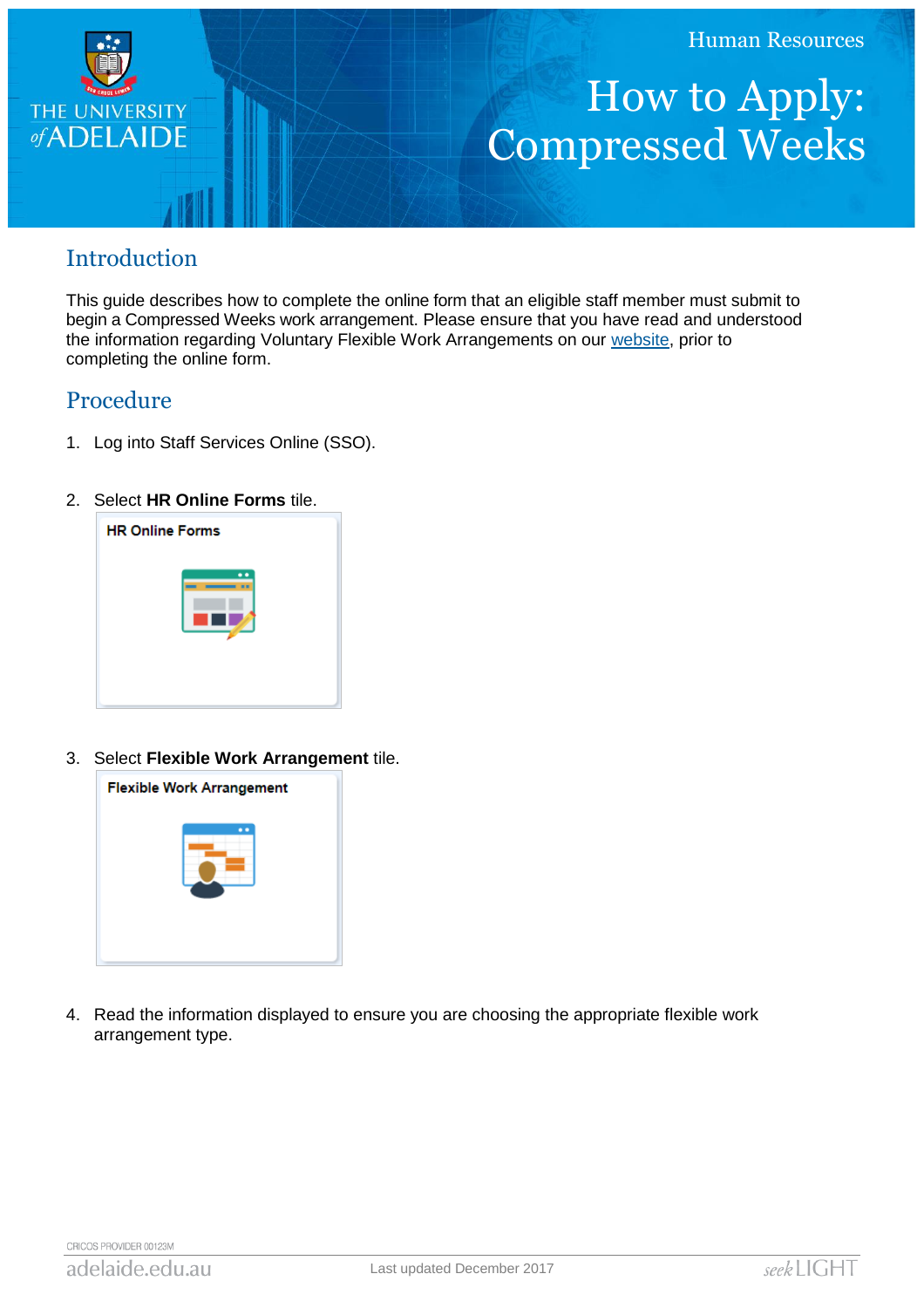5. Click **Initiate a Request** to start completing a form.

| <b>How to Apply</b>       |                       |                                                                                                                                                                                                                                            |  |
|---------------------------|-----------------------|--------------------------------------------------------------------------------------------------------------------------------------------------------------------------------------------------------------------------------------------|--|
|                           |                       | You need to discuss with your supervisor your proposal to participate in a flexible work arrangement. Once agreed in<br>principle, the Flexible Working Arrangement online form can be completed by clicking on the relevant button below. |  |
| I want to:                |                       |                                                                                                                                                                                                                                            |  |
| <b>Initiate a Request</b> | <b>View a Request</b> | <b>End an Arrangement</b>                                                                                                                                                                                                                  |  |

6. Click on the calendar icon and select your Commencement Date, please select one of the highlighted dates, as this arrangement must start at the beginning of a pay period.

| <b>Commencement Date</b> | Bt |                 |          |   |   |                      |       |     |   |
|--------------------------|----|-----------------|----------|---|---|----------------------|-------|-----|---|
|                          |    |                 |          |   |   |                      |       |     | × |
|                          |    |                 | October  |   | ▼ | 2017                 |       | ▼   |   |
|                          |    | s               | м        | т | W | ⊕                    | $F-S$ |     |   |
|                          |    | 1               |          |   |   | 2 3 4 5 6            |       | - 7 |   |
|                          |    | 8               | 9        |   |   | 10 11 12 13 14       |       |     |   |
|                          |    | 15 <sub>1</sub> |          |   |   | 16 17 18 19 20 21    |       |     |   |
|                          |    |                 |          |   |   | 22 23 24 25 26 27 28 |       |     |   |
|                          |    |                 | 29 30 31 |   |   |                      |       |     |   |
|                          |    |                 |          |   |   |                      |       |     |   |
|                          |    |                 |          |   |   |                      |       |     |   |
|                          |    |                 |          |   |   | Current Date D       |       |     |   |
|                          |    |                 |          |   |   |                      |       |     |   |

**Note:** Dates highlighted in yellow indicate the commencement of a pay period.

7. Select **Compressed Weeks** from the dropdown list.

| <b>Flexible Work Arrangement Type</b>                                         |                                                                                  |                 |
|-------------------------------------------------------------------------------|----------------------------------------------------------------------------------|-----------------|
| Please select arrangement type<br>Please note, you will only see the arranger |                                                                                  | he commencement |
|                                                                               | <b>Compressed Weeks</b><br><b>Purchased Leave</b><br>Reduced Employment Fraction |                 |

8. Click **Next**.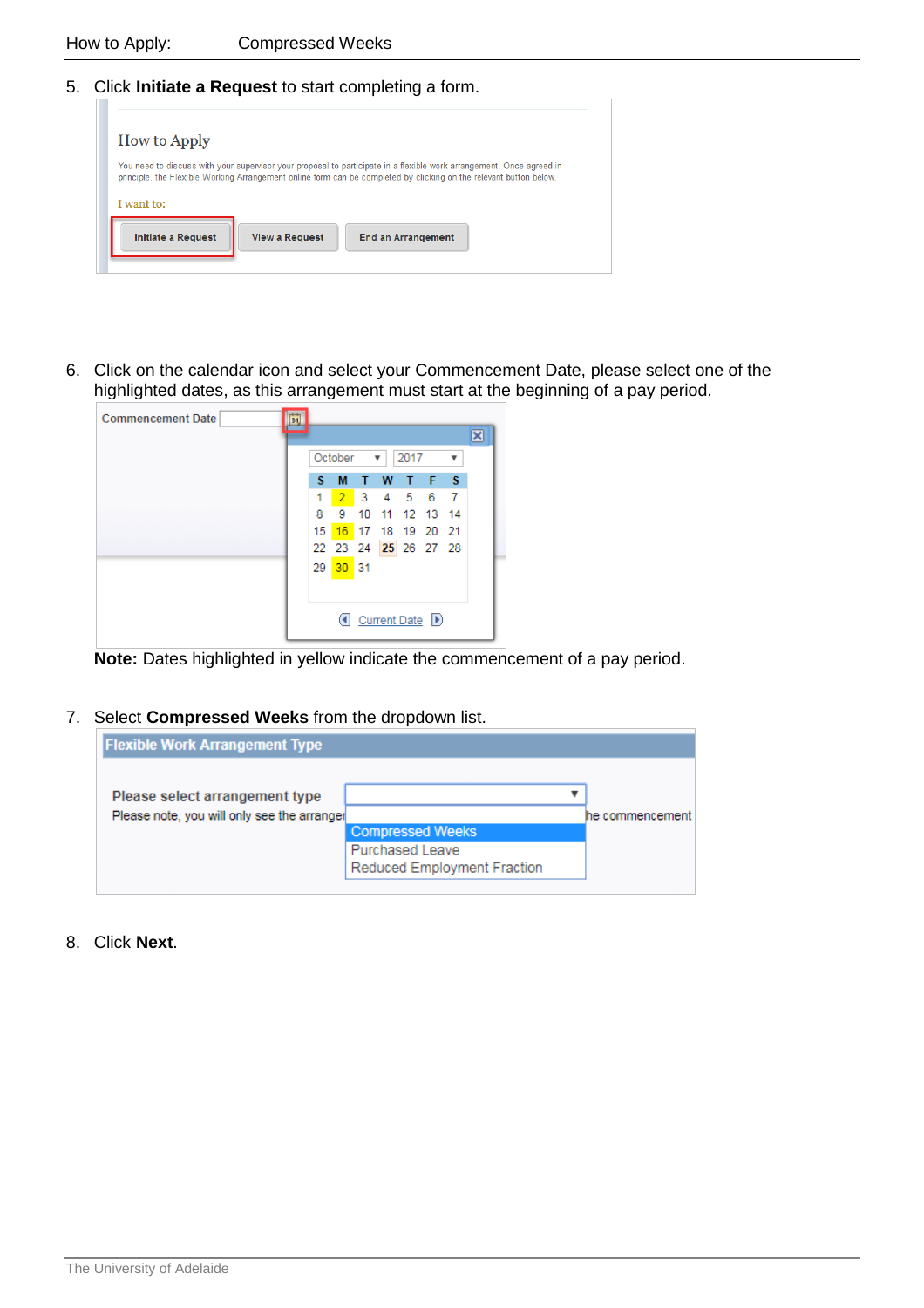9. Click on the calendar icon and select your End Date (it must be one of the highlighted days).

| <b>End Date</b> | Ħ |    |                 |   |             |                    |                |    |
|-----------------|---|----|-----------------|---|-------------|--------------------|----------------|----|
|                 |   |    |                 |   |             |                    |                |    |
|                 |   |    | December $\Psi$ |   |             | 2017               |                | v  |
|                 |   | s  | M               | T | W           | Т                  | F              | -S |
|                 |   |    |                 |   |             |                    |                | 2  |
|                 |   |    |                 |   | 3 4 5 6 7   |                    | 8 <sup>1</sup> | -9 |
|                 |   | 10 |                 |   | 11 12 13 14 |                    | 15             | 16 |
|                 |   |    |                 |   |             | 17 18 19 20 21 22  |                | 23 |
|                 |   |    |                 |   |             | 24 25 26 27 28 29  |                | 30 |
|                 |   | 31 |                 |   |             |                    |                |    |
|                 |   |    |                 |   |             | (4 Current Date D) |                |    |

**Note:** Dates highlighted in yellow indicate the end of a pay period.

**10.** Enter the hours you will be working each day. If you are not working on one day, leave blank.

| Day                                | Date       | <b>Work Hours</b> |  |  |  |  |  |
|------------------------------------|------------|-------------------|--|--|--|--|--|
| Monday                             | 16/10/2017 | 8.17              |  |  |  |  |  |
| Tuesday                            | 17/10/2017 | 8.17              |  |  |  |  |  |
| Wednesday                          | 18/10/2017 | 8.17              |  |  |  |  |  |
| Thursday                           | 19/10/2017 | 8.17              |  |  |  |  |  |
| Friday                             | 20/10/2017 | 8.17              |  |  |  |  |  |
|                                    |            |                   |  |  |  |  |  |
| Monday (Week 2)                    | 23/10/2017 | 8.17              |  |  |  |  |  |
| Tuesday (Week 2)                   | 24/10/2017 | 8.16              |  |  |  |  |  |
| Wednesday (Week 2)                 | 25/10/2017 | 8.16              |  |  |  |  |  |
| Thursday (Week 2)                  | 26/10/2017 | 8.16              |  |  |  |  |  |
| Friday (Week 2)                    | 27/10/2017 |                   |  |  |  |  |  |
|                                    |            |                   |  |  |  |  |  |
| <b>Total Week 1 Hours</b><br>40.85 |            |                   |  |  |  |  |  |
| <b>Total Week 2 Hours</b>          | 32.65      |                   |  |  |  |  |  |
| <b>Average Weekly Hours</b>        | 36.75      |                   |  |  |  |  |  |

**Note**: Average Weekly Hours total is based on the sum of both week's hours, divided by two. **This must equate to 36.75.**

11. Click to confirm you have discussed your arrangement previously with your supervisor.